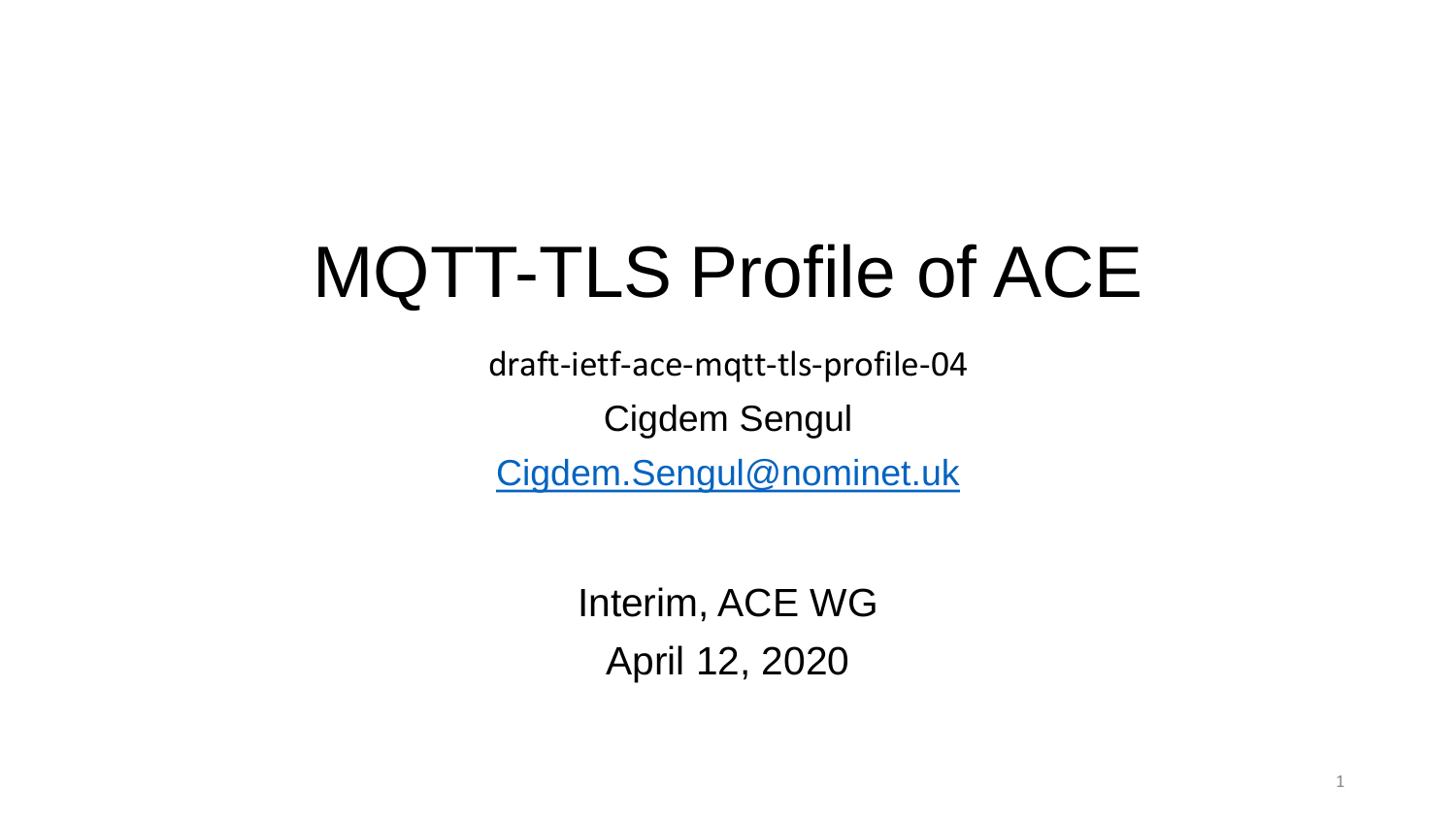## Updates since the last interim

- Submitted draft-ietf-ace-mqtt-tls-profile-04
	- A number of changes including
		- [Clarified format of AS Creation Hints in CONNACK: https://github.com/ace-wg/mqtt-tls](https://github.com/ace-wg/mqtt-tls-profile/issues/46)profile/issues/46
		- Format of the AUTH data: <https://github.com/ace-wg/mqtt-tls-profile/issues/40>
		- Text improvements/clarifications: Github issues 37-39, 41, 43-45; Formative vs Informative references.

- Clarified with Hannes that
	- "you can do pretty much everything defined in draft-ietf-oauth-pop-key-distribution with the ACE-OAuth framework."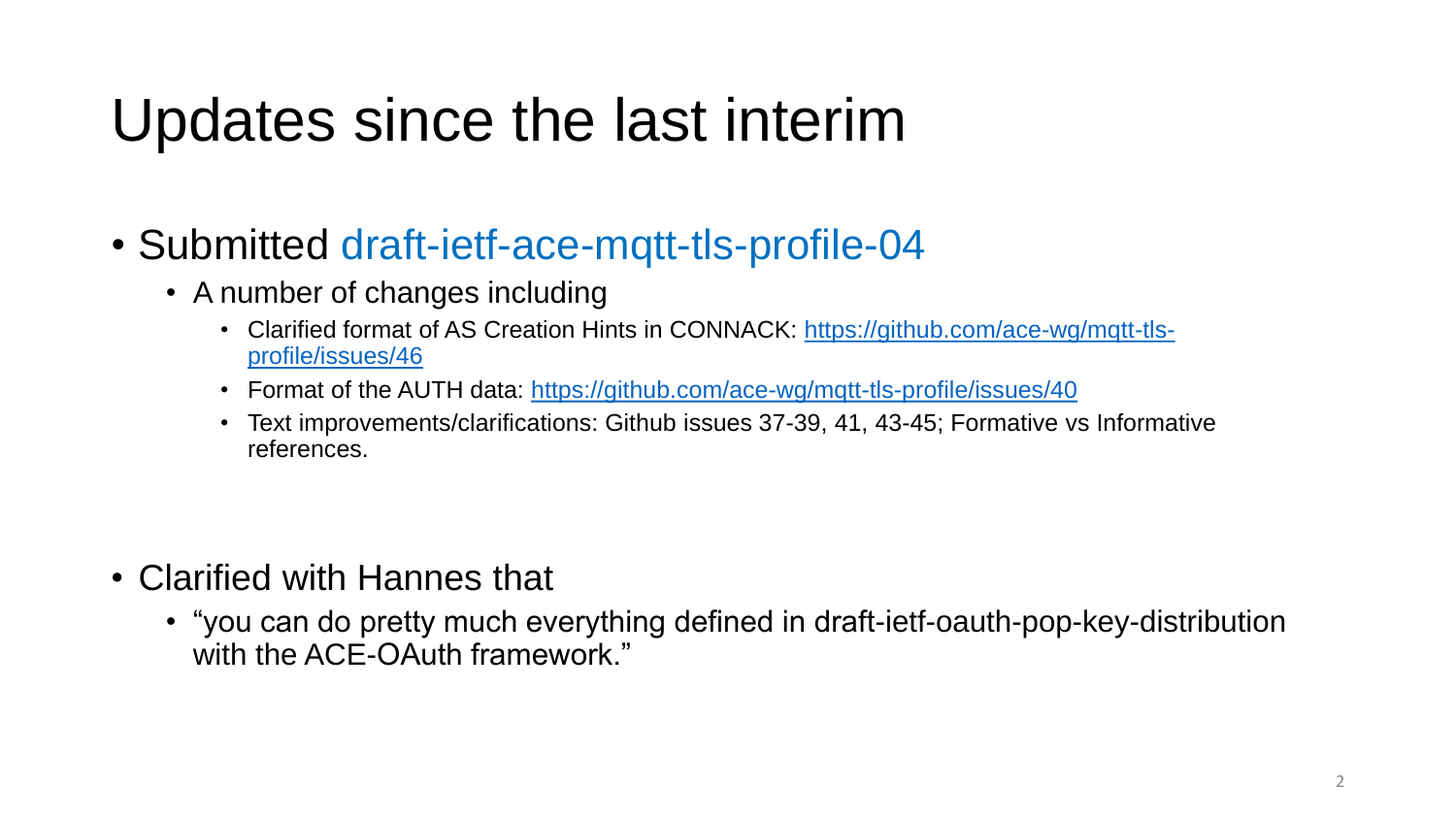### Client Authentication-Authorisation

| MQTT<br><b>TLS</b> | <b>None</b>                                                                               | <b>ACE</b>                                                                                                      |
|--------------------|-------------------------------------------------------------------------------------------|-----------------------------------------------------------------------------------------------------------------|
| Anon               | <b>Public topics</b><br>Authz-info                                                        | <b>Recommended option:</b><br><b>Token in CONNECT</b><br><b>AS-Discovery [DISCUSS]</b>                          |
| Known (RPK/PSK)    | $RPK$ – token via authz-info<br>PSK-token "psk_identity"<br>[I-D.ietf-ace-dtls-authorize] | <b>SHOULD NOT be chosen</b><br><b>Token in CONNECT</b><br>overwrites any<br>permission during TLS<br>handshake* |

\* [Discuss: Daniel's comment, is this the only way to do this?]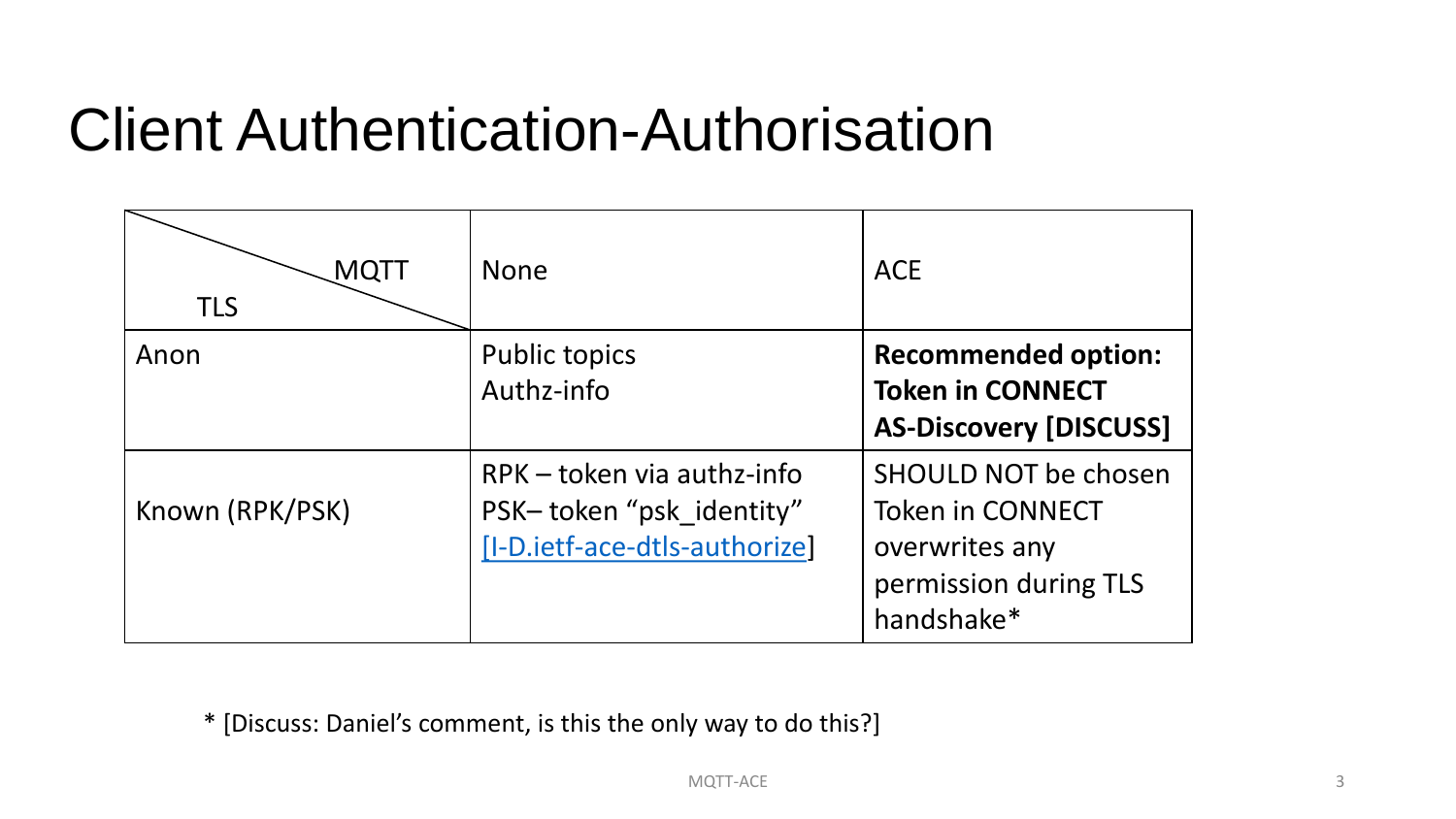### TLS:none – MQTT:ACE MQTT v5: Authentication Using AUTH Property

Introspect token (OPT) Verify pop using tls\_exporter(s) Client Broker TLS set-up CONNECT- AUTH data: Token + pop=MAC/Sign(tls-exporter(s)) **CONNACK** 

#### Proof-of-Possession using a secret from the TLS

session

Only option for MQTT v3.1.1: Username=Token; Password= pop

MQTT Binary Data encoding for token + pop tls-exporter label? EXPORTER-ACE-MQTT-Sign-Challenge; Length 32B.



Proof-of-Possession using a challenge/response Challenge: 8B RS nonce + 8B Client Nonce. **[DISCUSS]** 

**Does not use channel binding. Should it? Jim in e-mail: Sign the triple of <server challenge, client challenge, tls-exporter value>?**

4